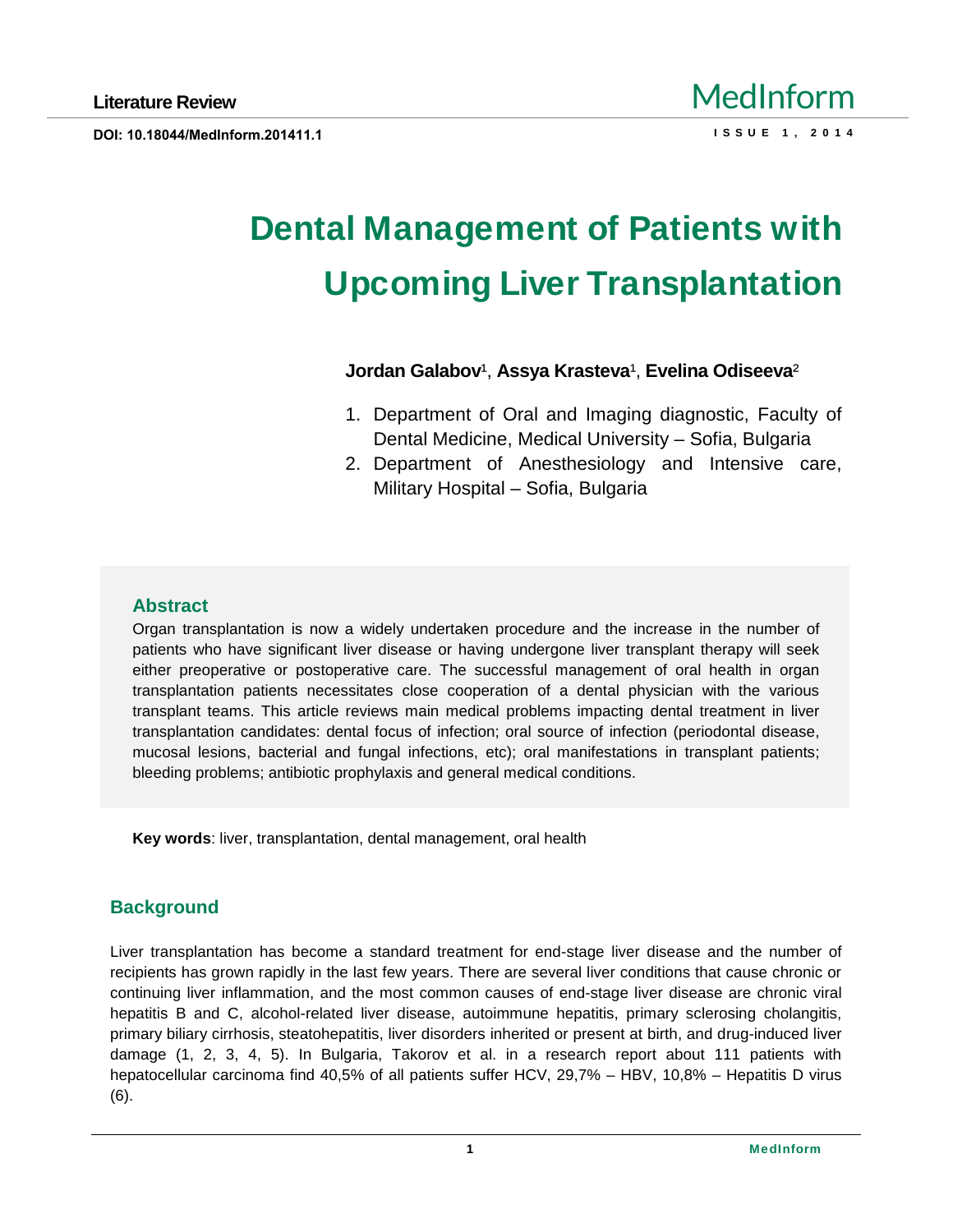The compromised health and immune system of such patients place them at increased risk for systemic as well as oral infections. It has been estimated that 60 to 80% of liver transplant recipients develop an infection (2, 7). The cumulative effects of poor dental health, untreated dental disease, and increased susceptibility to infection suggest that dental infections could pose a significant risk for the physically debilitated transplant candidate, as well as immunosuppressed transplant recipients (7). I. Takorov reports about general diseases accompanying the compromised liver function. 62,2% with cardiovascular disease, diabetes – 23%, respiratory system disorders – 22%, excretory organs malfunction - 20%, obesity – 10%, hypothyroidism – 4%, neurologic disorders – 7%. Severe accompanying disorders may be contraindicated for radical surgical manipulations (6).

A survey of organ transplant centers in USA for 1 year (2003 and 2004), found that among the 294 respondents, 9% reported that they had encountered 1 or more incidents of sepsis from a dental source in a transplant recipient (2). In addition, 34 centers (11%) experienced 1 or more episodes of a dental infection prior to transplantation that necessitated cancellation or postponement of the surgery (2, 4).

### **Aim**

This article reviews main medical problems impacting dental treatment in liver transplantation candidates.

## **Review Results and Discussion**

#### **Oral health status in patients with liver disease**

Several studies indicate that patients with chronic hepatitis have poor oral health resulting not only in a large number of extracted teeth, caries lesions, but also involve a presence of gingival inflammation and periodontal disease (4, 8, 9, 10, 11). According to research made by Guggenheimer et al. 48-55% of the patients from all age groups suffer gingivitis or any periodontal disease. Vl. Panov and A. Krasteva assess the oral status of patients with chronic liver disease in Bulgaria. The authors reveal that the patients have an increased number of decayed and missing teeth, poor oral hygiene and presence of gingival inflammation resulting in elevated value of Papilla Bleeding Index (PBI), Debris Index (DI) and Calculus Index (CI).

The same findings are mentioned by J. Guggenheimer and al. who establish that the presence of 2 or more carious teeth and/or 2 or more teeth that are mobile due to periodontal disease are indicators of severe dental disease as well as neglect of oral health (4).

A. Anand et al., and G. Novacek et al. report that oral hygiene, dental care, and periodontal parameters are worse and the number of teeth requiring treatment is higher in hepatitis patients with or without cirrhosis than in healthy subjects (9, 11).

P. Barbero et al. describe the dental status of 80 transplant recipients. Very poor dental hygiene is found in 85% of the patients while 45% were affected by advanced periodontal disease and 12% by chronic gingivitis. Dental caries is observed in 67% while in 20% of cases endodontic periapical lesions are found. Indicated dental care consists in 87% of cases in dental hygiene instructions, in 85% in scaling and root planing, in 63% in conservative restorations and in 40% in endodontic treatments (10).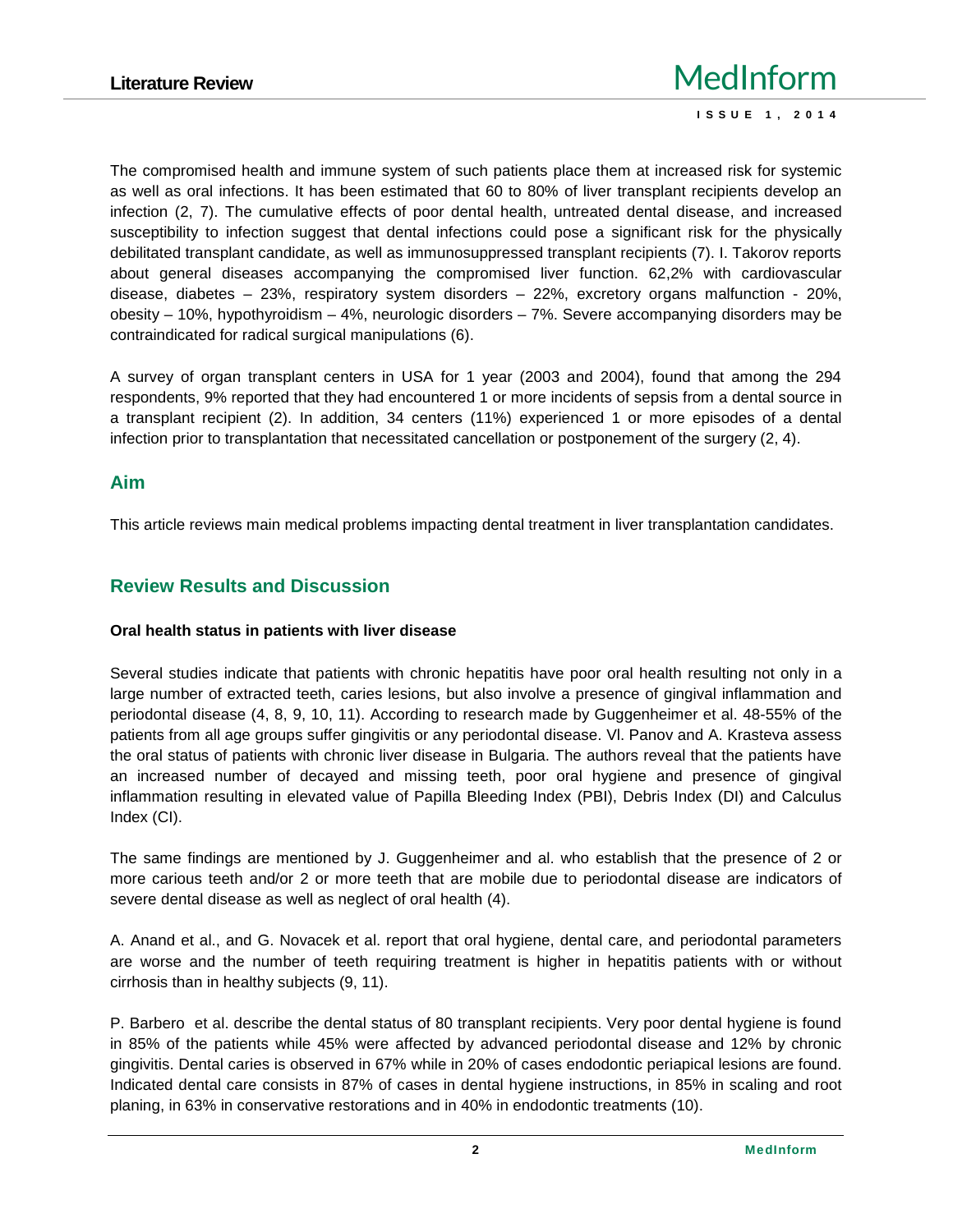Paulo Sérgio da Silva Santos et al. review preliver transplant recipients. Fifty invasive dental procedures are carried out on the 33 patients. Three of them are subjected to basic periodontal treatment and 47 are subjected to multiple or simple extractions. Three surgical procedures result in postoperative complications (12).

The conclusion of the presented studies is that the monitoring of oral health by dentists before transplantation and the achievement of specific protocols of prophylaxis are helpful in the prevention of complications after transplantation in these patients. The authors mention that the main concern before the transplantation is to eliminate oral foci of infection, such as those of periapical and periodontal origin (1, 4, 13).

#### **Managing the oral health of patients prior to liver transplantation**

Managing of the oral health before organ transplantation includes several factors that must be considered (14, 15, 16, 17, 18, 19):

Dental focus of infection Oral source of infection (periodontal disease, mucosal lesions, bacterial and fungal infections etc) Oral manifestations in transplant patients Bleeding problems Antibiotic prophylaxis General medical conditions

#### **Dental focus (odontogenic focus, disturbance field) of infection**

Oral focus (disturbance field) on one side may cause a disease, but on other side it can prevent or delay the treatment of another disease by blocking basic vital functions (20). The most common complication during organ transplantations is the transplanted organ rejection within the first 4 months of transplantation immunosuppressive drug therapy.

Therefore oral and dental foci of infection should be managed radically if they are present, especially in medically compromised patients (14, 15, 16).

Paulo Sérgio da Silva Santos et al. describe the tooth extraction criteria in patients for liver transplantation: presence of residual roots; extensive carious lesions with partial crown destruction and risk of pulpal involvement; teeth with periapical lesions; semi-erupted teeth; teeth with periodontal involvement; as well as the capacity and interest of the patient in caring for and maintaining oral hygiene (21).

#### **Oral source of infection**

Miller, in "The Human Mouth as a focus of Infection'' proposed a role for oral microorganisms in the development of a variety of disease in sites remote from the oral cavity (18).

Oral microbial flora is rich and unique; 300 or more different microbial species live in dental plaque, oral mucosa, gingival pockets and tongue.

Infections from dental foci are opportunistic infections from normal flora, where few bacteria dominate (aerobic and anaerobic gram-positive streptococci, anaerobic gram-negative rods e.g. Prevotella and fusobacterium species) (19, 22). Spreading of the infection from dental foci depends on: bacterial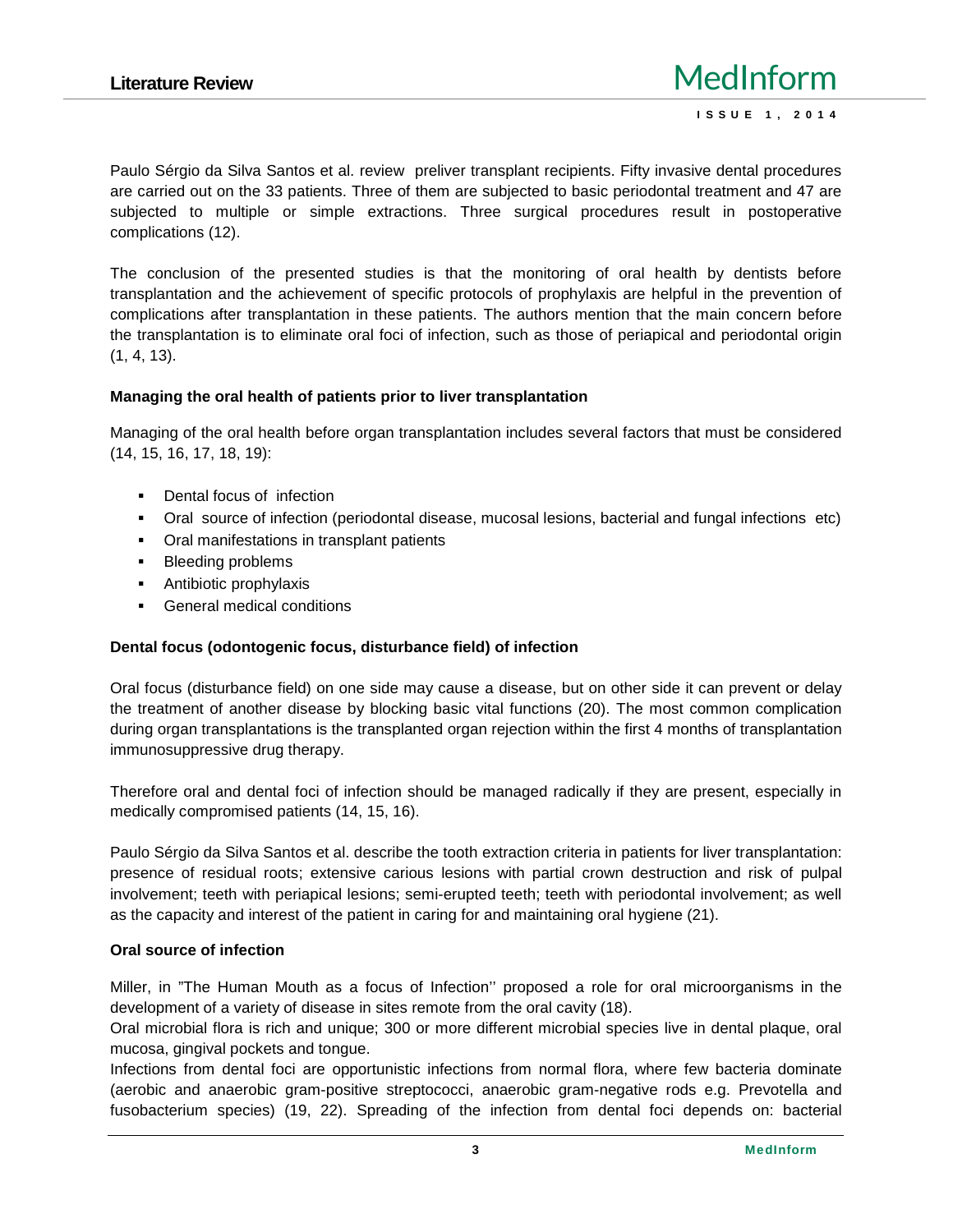virulence; host factors; the localization of the infection (local, general, distant) and risk for distant infection is higher in patients with systemic factors e. g. blood malignancies, autoimmune diseases, and immunosuppressive treatment (22, 23).

Oral infections, especially periodontitis, have been found to be a risk factor for several systemic diseases such as diabetes mellitus, cardiovascular disease, respiratory disease and preterm pregnancy with low birth weight (20).

If the pre-transplant patients have periodontal disease the dental recommendation is to treat it accurately before liver transplantation. The periodontal treatment consists in scaling and root planing divided into several sections, starting from the supra-gingival area, gingival and subgingival level for cases of mild to moderate periodontitis, and prescription of 5% tranexamic acid mouthwash rinse three times a day for 7 days (21).

Candidiasis, which may arise from colonization in the oropharynx, can be a significant source of infection in liver transplant recipients. Guggenheimer identifies 17 liver transplant candidates with oral candidal lesions. All 17 patients have risk factors for candidiasis, including symptoms of xerostomia or diuretic therapy, and 15 of them have a denture or are smokers. Diabetes is another contributing factor to candidal overgrowth (4).

Although bacteria are the main cause of sialadenitis, viruses such as HCV have been implicated as causes of sialadenitis associated with xerostomia (24).

Dental treatment, including the elimination of oral and mucosal infection foci, is essential for transplant patients during both preparation and post-surgery periods; patients should be under constant dental care and undergo mycological tests, especially in the first months. Oral-source infections are a potential threat to transplant candidates because oral diseases tend to be more severe if left untreated in people who have received transplants (12).

#### **Oral manifestations in transplant patients**

Manifestations of a reduction in saliva are found in 56% of the liver transplant candidates (LTCs). The management of ascites and/or edema, frequent complications of cirrhosis, may require the use of diuretic agents that can reduce saliva production. Hyposalivation in turn, promotes the deposition and retention of dental plaque. Guggenheimer mentions that 70% of the liver transplant candidates are taking 1 or more diuretic agents, and this is significantly associated with the presence of dental plaque (4).

Liver transplant recipients have a high risk of developing squamous cell carcinoma of the upper digestive tract, which is also associated with prolonged use of immunosuppressant drugs, but it is primarily attributed to smoking (4, 12). Also a greater predisposition to epithelial dysplasia and carcinoma of the lip has been observed and Kaposi's sarcoma in areas of gingival hyperplasia induced by treatment with cyclosporine (25). These conditions require special care when monitoring these patients in the posttransplant period.

As a result of the long term immunosuppressive therapy the patients' immune response is reduced, which makes them more susceptible to developing infections: fungal, bacterial and viral infections. There is an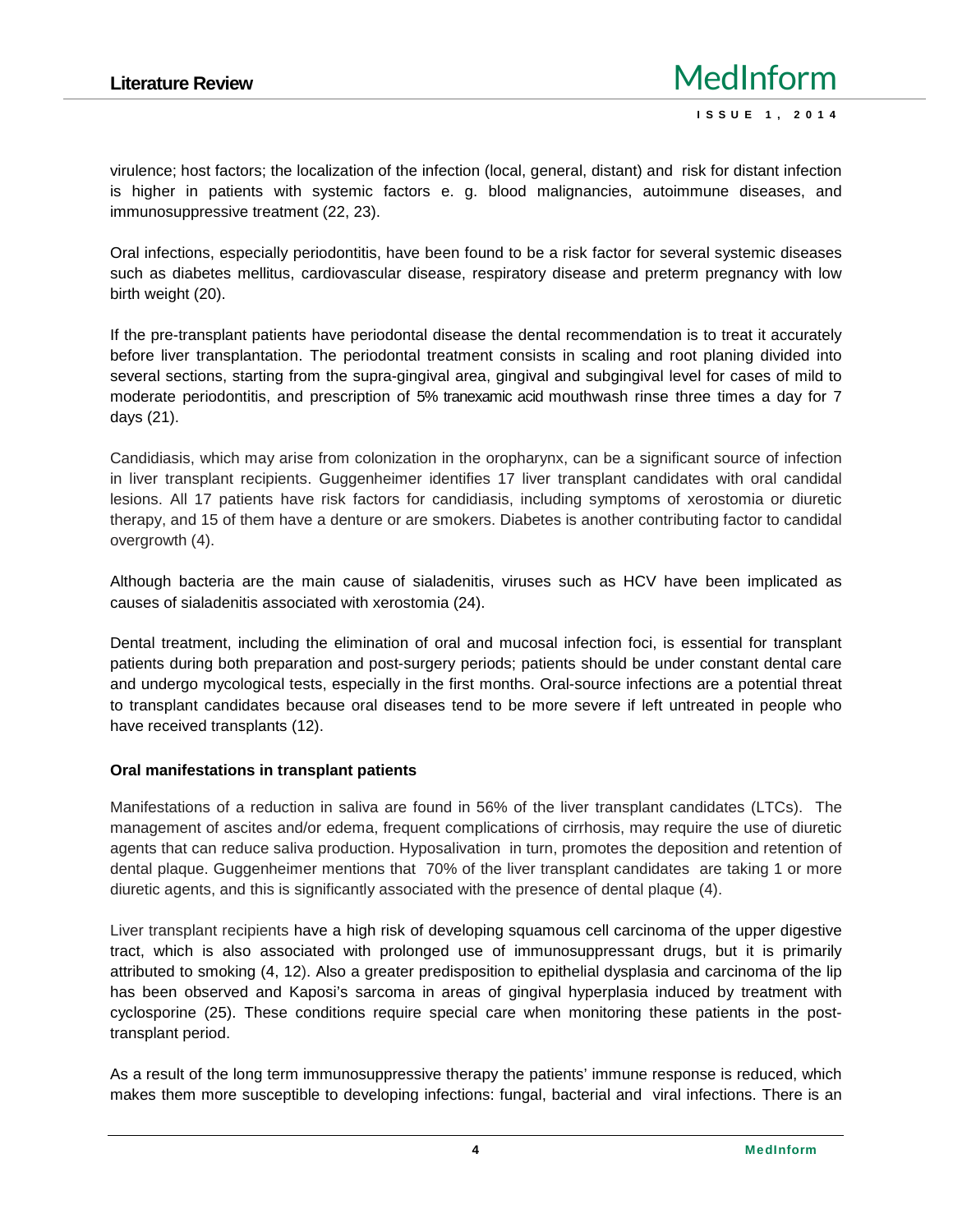increased prevalence of oral candidiasis and fungal infection has the highest degree of mortality rate, compared to bacterial and viral ones (25).

Several types of the human herpes virus could be found in transplant patients: cytomegalovirus is common in the first months after transplant; Epstein-Barr virus with hairy leukoplakia; herpes simplex virus, varicella-zoster virus and human herpesvirus-8. All of these viruses may display oral manifestations: Epstein-Barr virus is associated with hairy leukoplakia, herpes simplex virus is associated with aphthae, human herpesvirus-8 with Kaposi's sarcoma, varicella-zoster virus (25, 26).

Another side effect of the use of cyclosporine is gingival hyperplasia, which usually interferes with the patient's oral hygiene, leading to an increased susceptibility to infections, caries and periodontal disease (25).

#### **Bleeding problems**

Several factors can cause bleeding problems in organ transplant candidates, such as organ dysfunctions or their medications. Many may cause anticoagulation, and some may have a decreased platelet count. Patients with end-stage liver disease may have excessive bleeding because the liver is no longer producing sufficient amounts of clotting factors. Before treatment, assess the patient's bleeding potential with the appropriate laboratory tests and take precautions to limit bleeding (27) (Table 1).

| <b>Tests</b>         | <b>Normal values</b>                                              |
|----------------------|-------------------------------------------------------------------|
| <b>INR</b>           | $0.9 - 1.1$                                                       |
| Platelet count       | 150 000-400 000/mm <sup>3</sup> <50 000mm <sup>3</sup> - bleeding |
| <b>Bleeding time</b> | $1-3$ min                                                         |
| Prothrombin time     | $11-15$ sec                                                       |
| Thromboplastin time  | 25-35 sec                                                         |
| Thrombin time        | $15-20$ sec                                                       |

**Table 1.** Blood tests and their regular values

In cases with patients suffering from liver disease and awaiting liver transplantation (2, 4, 27) when dental treatment is indicated: the first step is consultation with the patient's gastroenterologist about whether antifibrinolytic drugs, vitamin K, fresh frozen plasma, or other interventions are appropriate. The physician may decide to temporarily decrease the patient's level of anticoagulation before extensive dental surgeries. Some patients are only suitable for surgery in a hospital setting. Practical pieces of advice to the dentist are: to use aggressive suctioning techniques when performing extractions or other invasive procedures to prevent the patient from swallowing blood and manage bleeding sites with careful packing and suturing techniques. In a very small number of patients with advanced liver disease, swallowed blood may increase risk for hepatic coma. Patients with liver failure from any cause are difficult to evaluate from the standpoint of risk for oral bleeding (4, 25)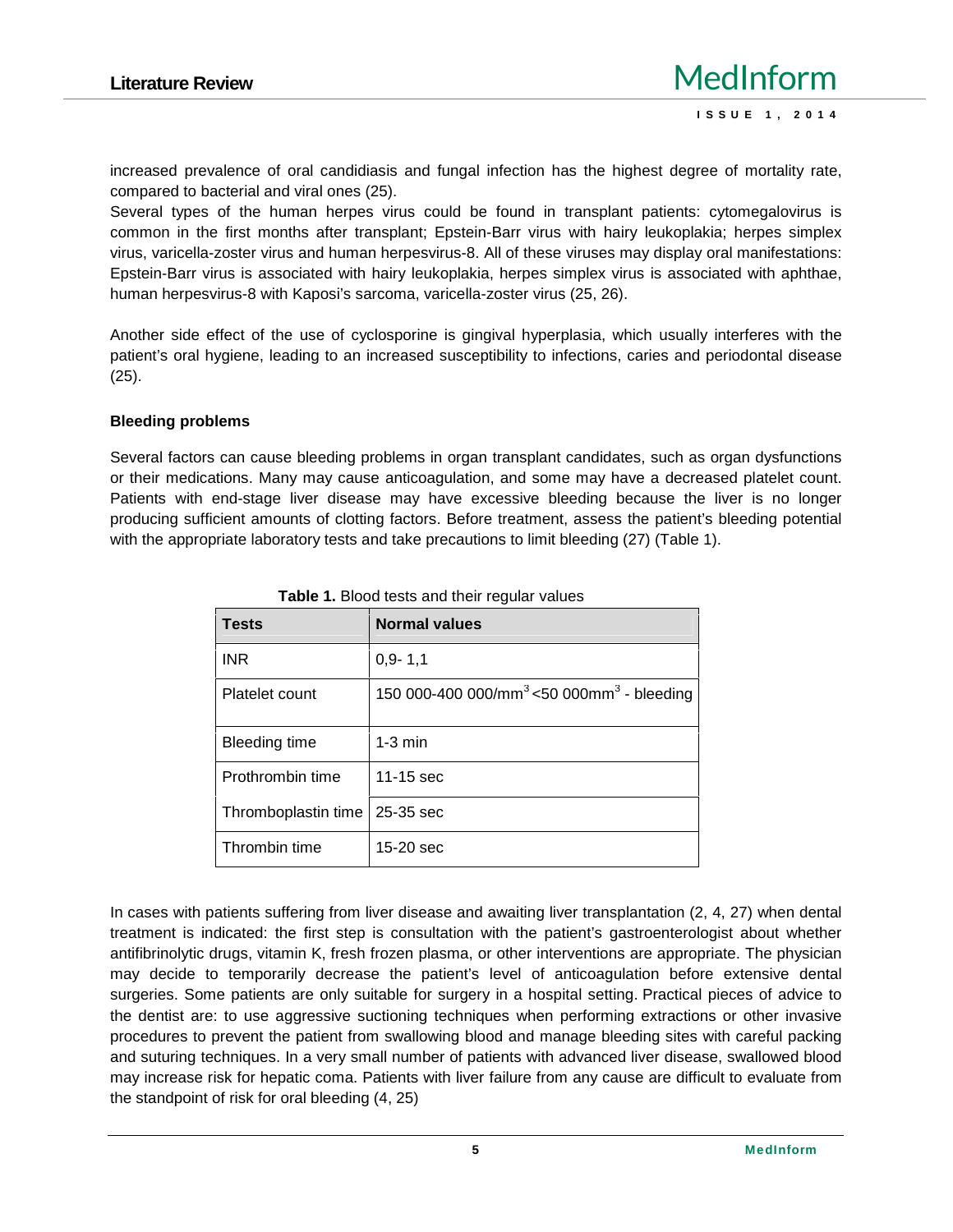Knowing the compromised general condition of the patients for liver transplantation, it is recommended: Before any surgical dental manipulation for some laboratory tests to be performed, characterizing general status of the patients and providing the possibility to assess the condition and to decide whether additional measures are required. Usually pre-operative assessment should include bleeding time (BT), hematocrit, total blood count (TBC), differential blood count (DBC), platelet count, partial thromboplastin time (PTT) and INR (International Normalized Ratio) used especially for assessing MELD (Model for End- Stage Liver Disease) value (27, 28).

There are various systemic methods that can be used to help compensate for the coagulopathies seen in these patients and decrease the risk of prolonged bleeding from invasive dental procedures. Vitamin K (at doses of 10 mg IM) corrects hypoprothrombinemia. Fresh frozen plasma will lower the PT, and platelet transfusion addresses both quantitative and qualitative platelet defects. In the case of more significant coagulopathies the patient should be observed postoperatively in hospital (21, 28).

In patients with mild to moderate hemostatic impairment, (i.e., INR not greater than 3.5, or a platelet count not less than 50x109 L) careful surgical technique, including an attempt at obtaining primary wound closure and use of local hemostatic measures will usually suffice. The use of absorbable hemostatic materials improves clot formation and stability (21).

If the platelet count is less than 50.000/mm<sup>3</sup>, the patient should be transfused with fresh plasma. After treatment, it is obligatory to use local hemostatic measures (25).

#### **Antibiotic prophylaxis**

Bacterial infections like dentoalveolar abscess, dental caries and periodontal abscesses, purulent periodontis, sever gingivitis, and aggressive periodontal disease need proper culture and sensitivity tests and antibiotic prophylaxis (29). Usually selective antibiotic should be prescribed to the patient before and after dental treatment to prevent systemic infection (3).

D. Tong (30) similarly separates dental procedures into ones containing different degrees of risk of bacteremia occurrence (Table 2).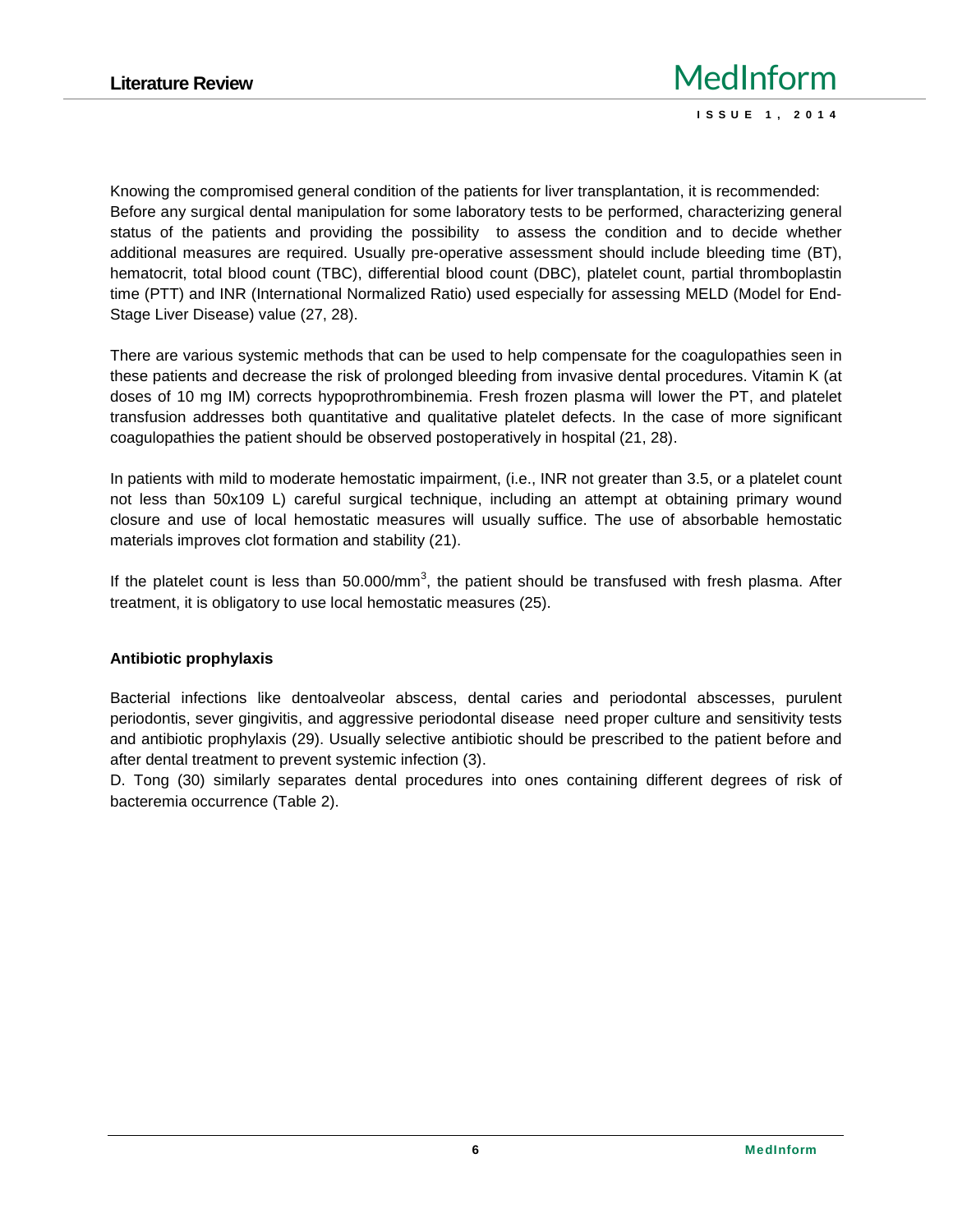.

|                                                                                                                                                                                                                                                                               | Dental procedures requiring antibiotic prophylaxis for patients under risk<br>- High risk category                                                                                                                                                   |
|-------------------------------------------------------------------------------------------------------------------------------------------------------------------------------------------------------------------------------------------------------------------------------|------------------------------------------------------------------------------------------------------------------------------------------------------------------------------------------------------------------------------------------------------|
| Tooth extraction<br>٠<br>Periodontal procedure that includes<br>٠<br>surgery<br>Ultrasound scaling<br>٠<br>Root probing and planing<br>٠<br>tooth<br>Implant<br>placing<br>and<br>٠<br>reimplantation<br>Endodontic<br>instrumentation<br>٠<br>or<br>surgery beyond root apex | Subgingival application of antibiotic fibers<br>٠<br>and bands<br>Initial placing of orthodontic rings but not<br>٠<br>brackets<br>Intraligamentary local anesthesia<br>٠<br>Preventive cleaning of teeth or implants<br>٠<br>with expected bleeding |

**Table 2.** Dental procedures requiring antibiotic prophylaxis for patients under risk

|  | Table 3. Dental procedures that do not require antibiotic prophylactics for patients under risk |  |
|--|-------------------------------------------------------------------------------------------------|--|
|--|-------------------------------------------------------------------------------------------------|--|

| Dental Procedures where antibiotic prophylaxis is not needed |                                                                               |
|--------------------------------------------------------------|-------------------------------------------------------------------------------|
| Dental restorations with or<br>without<br>retraction cord    | Placement of orthodontic<br>$\blacksquare$<br>and<br>prosthetic constructions |
| anesthesia                                                   | Taking of dental impressions                                                  |
| (excluding                                                   | ٠                                                                             |
| Local                                                        | <b>Teeth fluoridation</b>                                                     |
| intraligametary)                                             | п                                                                             |
| Intracanal endodontic procedures after                       | Radiographs                                                                   |
| placing and build-ups                                        | п                                                                             |
| Rubber dam pacing                                            | orthodontic<br>Adjustment<br>of<br>٠<br>constructions                         |
| Post-operative suture removal                                | Replacement of milk teeth                                                     |
|                                                              | ٠                                                                             |

Odontogenic bacteremia occurs in 100% of the cases of routine tooth extraction and in 55% of the cases following wisdom tooth extraction. In cases of periodontium and endodontic treatment – in 17 to 100% of patients. Oral bacteria cultivated from the blood circulation of patients subject to that type of surgery may include general parodontopathogens such as Actinobacillus actinomycetemcomitans, Prevotella intermedia, Porphyromonas gingivalis and Bacterioides forsythus. The gram-positive streptococcus viridans is of the greatest significance (22, 31).

The choice of antibiotic is better to be consulted with the patient's physician.

**IedInform**<br> **ISSUE 1, 2014**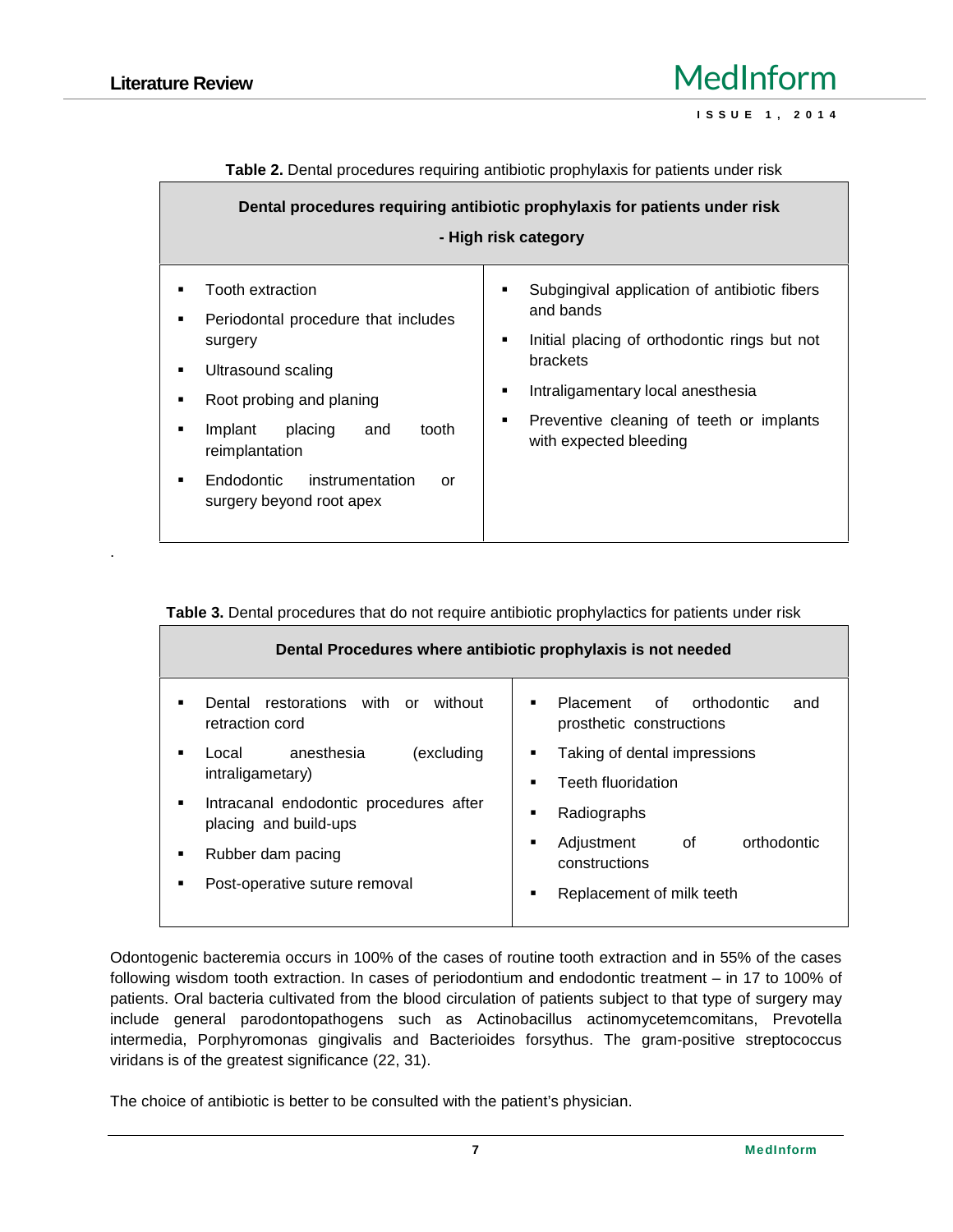It is proven that there is a chance of hematogenous spread of oral infections to the brain, heart, lungs, kidneys and knee joints. Odontogenic bacteriemia is usually short-lived. Few bacteria can be cultivated from blood ten minutes after invasive dental treatment. Patients having chronic dental infections, however, may suffer from frequent or persistent bacteremia that could become active and trigger acute and chronic inflammations in other organs (18, 19).

Some literary sources (16, 28) contain descriptions of febrile conditions of unclear etiology following transplantation surgery. The lack of precise diagnosis also results in inappropriate treatment related to the prescription of unnecessary antibiotic consumption. A possible cause to be found in the oral cavity, for example asymptomatic periodontal changes, impacted and semi-impacted wisdom teeth, is very often neglected. J. Guggenheimer (5) has expressed an opinion that it is necessary to look back to the link between oral and systemic diseases and conditions.

### **General Medical problems**

Patients preparing to undergo organ transplantation usually take multiple medications. These include anticoagulants, beta blockers, calcium channel blockers, diuretics, and others. The dentist must be aware of the side effects of these medications, which range from xerostomia and gingival hyperplasia to orthostatic hypotension and hyperglycemia, and their interactions with drugs you might prescribe (4, 5).

On the other hand many medications commonly used in dental practice, including NSAIDs and some antimicrobials, are metabolized by these organs and are not removed from circulation as quickly in patients with markedly reduced kidney or liver function. Prior to dental treatment, it is recommended to decide with the patient's physician on appropriate drug selection, dosage, and administration intervals (2, 3, 5).

Patients with end-stage organ failure usually have other major medical conditions (diabetes and/or significant pulmonary or heart disease, etc). The dentist must carefully review the patient's medical history to determine what additional treatment considerations the patient may need (20).

#### **Dental deliberation for liver transplant candidates**

Before liver transplant the dentist must be careful with the use of certain drugs (25, 29, 32)

- 1. Local anesthetics (lidocaine, prilocaine, mepivacaine and bupivacaine) can be used safely when the total dose of 7 mg/kg is not exceeded and when combined with epinephrine.
- 2. Analgesics: paracetamol should not be used on a regular basis (no more than two weeks) and must not exceed 2-2.5 g per 24h (with 4g per 24h max dose). Ibuprofen and aspirin should be avoided because they have a significant hepatic metabolism. It is preferable to use morphine as a narcotic analgesic rather than meperidine and codeine, because morphine has extra-hepatic metabolism.
- 3. Sedatives (diazepam, lorazepam and midazolam): these drugs can be used safely if we reduce the dose and if we increase dosing intervals between medications
- 4. Antibiotics (clindamycin, metronidazole and vancomycin): instead of these antibiotics we should use beta-lactam antibiotics (25).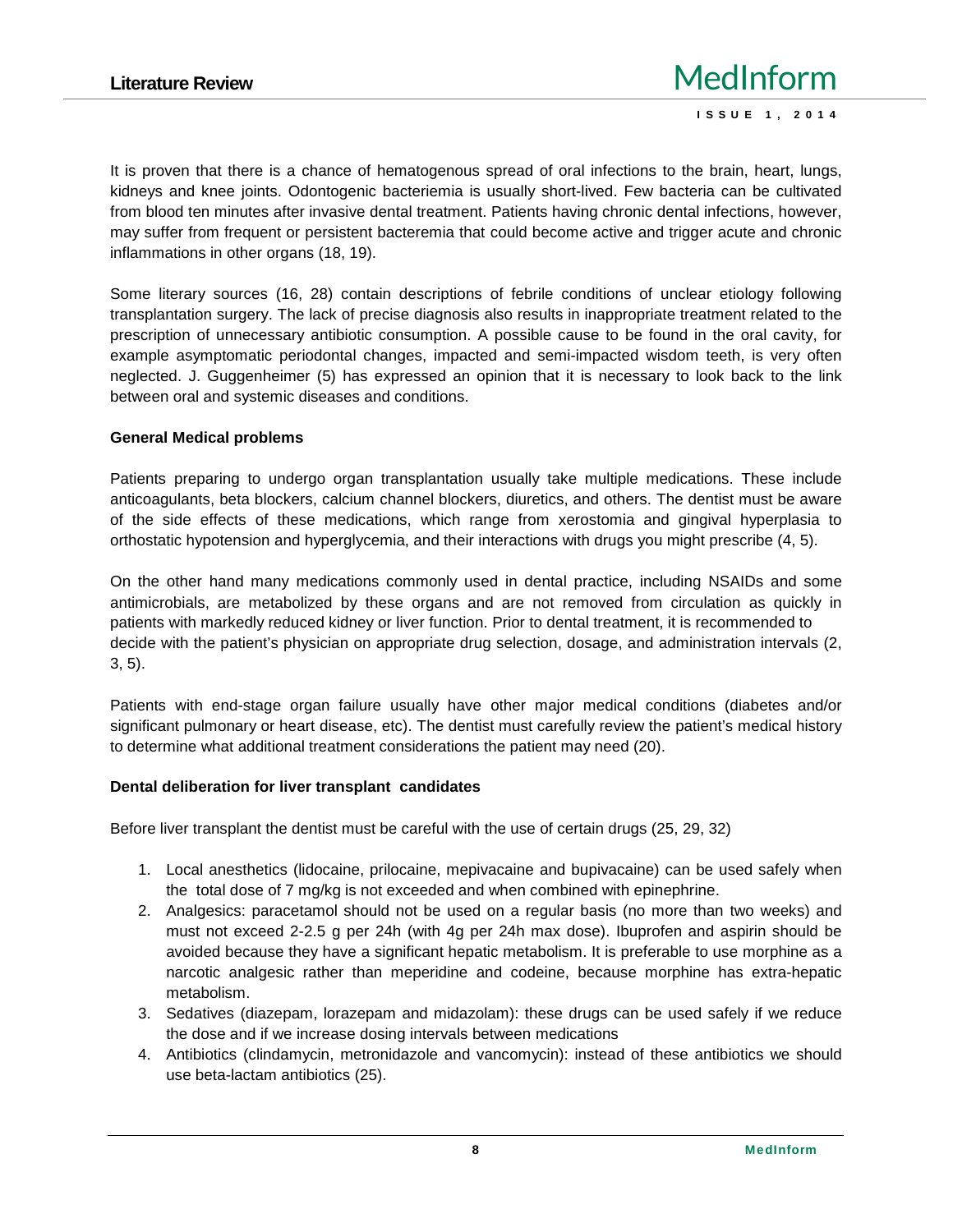# Literature Review **MedInform IedInform**<br> **ISSUE 1, 2014**

**Table 4.** Dental drugs metabolized primary by the liver (32)

| Local anesthetics (appear safe for use during liver disease<br>when used in appropriate amounts) |  |  |
|--------------------------------------------------------------------------------------------------|--|--|
| Lidocaine                                                                                        |  |  |
| Mepivacaine                                                                                      |  |  |
| Prilocaine                                                                                       |  |  |
| Bupivacaine                                                                                      |  |  |
| Anelgesics                                                                                       |  |  |
| Aspirin*                                                                                         |  |  |
| Codein**                                                                                         |  |  |
| lbuprofen*                                                                                       |  |  |
| Acetaminophen                                                                                    |  |  |
| Sedatives                                                                                        |  |  |
| Diazepam**                                                                                       |  |  |
| Barbiturates **                                                                                  |  |  |
| Antibiotics                                                                                      |  |  |
| Ampicillin                                                                                       |  |  |
| Tetracycline                                                                                     |  |  |
| Vancomycin***                                                                                    |  |  |
|                                                                                                  |  |  |

Legend:

\* **reduced** dose or avoid if severe liver disease (active hepatitis and cirrhosis) or hemostatic abnormalities present

\*\* **highly-reduced** dose or avoid if severe liver disease (active hepatitis and cirrhosis) or encephalopathy is present, or taken with alcohol

\*\*\* **avoid** if severe liver disease (active hepatitis and cirrhosis) presents

# **Conclusion**

With the increased number of transplantations worldwide, the field of progress expands rapidly, demanding new treatment approaches and evaluation of old ones. A dentist needs vast knowledge in the field of general medicine to be able to minimize adverse outcomes secondary to the provision of oral health.

## **References**

1. Guggenheimer J, Eghtesad B, Stock DJ. Dental management of the (solid) organ transplant patient. Oral Surg Oral Med Oral Pathol OralRadiol Endod 2003;95:383-389.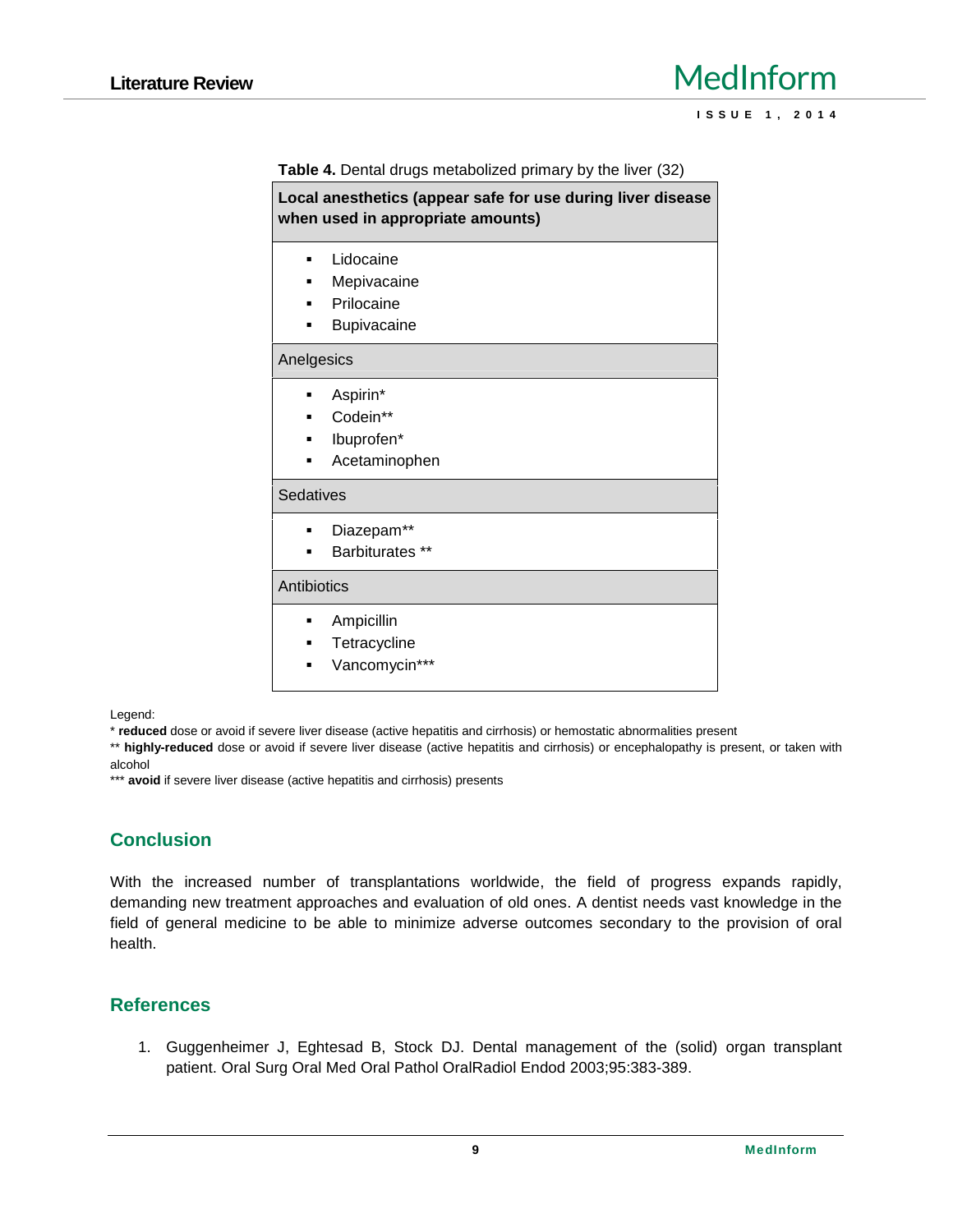- 2. Guggenheimer J, Mayher D, Eghtesad B. A survey of dental care protocols among US organ transplant centers. Clin Transplant 2005;19:15–18.
- 3. Kamala KA, Prashant G. Oral consideration and dental management in organ transplant patient. J. Int Oral Health 2010;2-5.
- 4. Guggenheimer J, Eghtesad B, CloseJM, et al. Dental health status of liver transplant candidates. Liver Transpl 2007;13:2:280-286.
- 5. Douglas LR, Douglass JB, Sieck JO. Oral management of the patient with end-stage liver disease and the liver transplant patient. Oral Surg Oral Med Oral Pathol Oral Radiol Endod 1998;86:55– 64.
- 6. Takorov I. Contemporary surgical approaches in the treatment of the hepatocellular carcinoma. ; PhD thesis. Sofia 2014.
- 7. Díaz-Ortiz ML, Micó-Llorens JM, Gargallo-Albiol. Dental health in liver transplantpatients. Med Oral Patol Oral Cir Bucal 2005;10:66-72.
- 8. Panov Vl, Krasteva A. Oral Health In Patients With Liver Diseases Journal of IMAB 2011;17:2:140-142.
- 9. Anand A., Pardal P, Sachdev V. Dental caries and periodontal disorders inchronic liver disease. Medical JournalArmed Forces India 2001;57:1:26-30.
- 10. Barbero P, Garzino Demo MG, Milanesio M, et al. The dental assessment of the patient waiting for a liver transplant. Minerva Stomatol 1996;45:10:431-439.
- 11. Novacek G, Plachetzky U, Potzi R, et al. Dental and periodontal disease in patients with cirrhosis – role of etiology of liver disease. J Hepatol 1995;22:5:576-582.
- 12. Santos P, Fernandes K, Gallottini M. Assessment and management of oral health in liver transplant candidates J. Appl. Oral Sci 2012;20:22.
- 13. Niederhagen B, Wolff M, Appel T. Location and sanitation of dental foci in liver transplantation. Transplant International 2003;16:173–178.
- 14. Little JW, Falace DA, Miller CS. Dental Management of the Medically Compromised Patient (8th ed.). Publisher: Mosby Inc 2012 book.
- 15. Hietala J, Meurman J, Grönroos L. Oral mucosal health in liver transplant recipients and controls Liver Transpl. 2014;20:1:72-80.
- 16. Helenius-Hietala J, Meurman JH, Höckerstedt K. Effect of the aetiology and severity of liver disease on oral health and dental treatment prior to transplantation. Transplant International 2012;25:158–165.
- 17. Vasanthan A, Dallal N. Periodontal treatment considerations for cell transplant and organ transplant patients. Periodontol 2000 2007;44:82-102.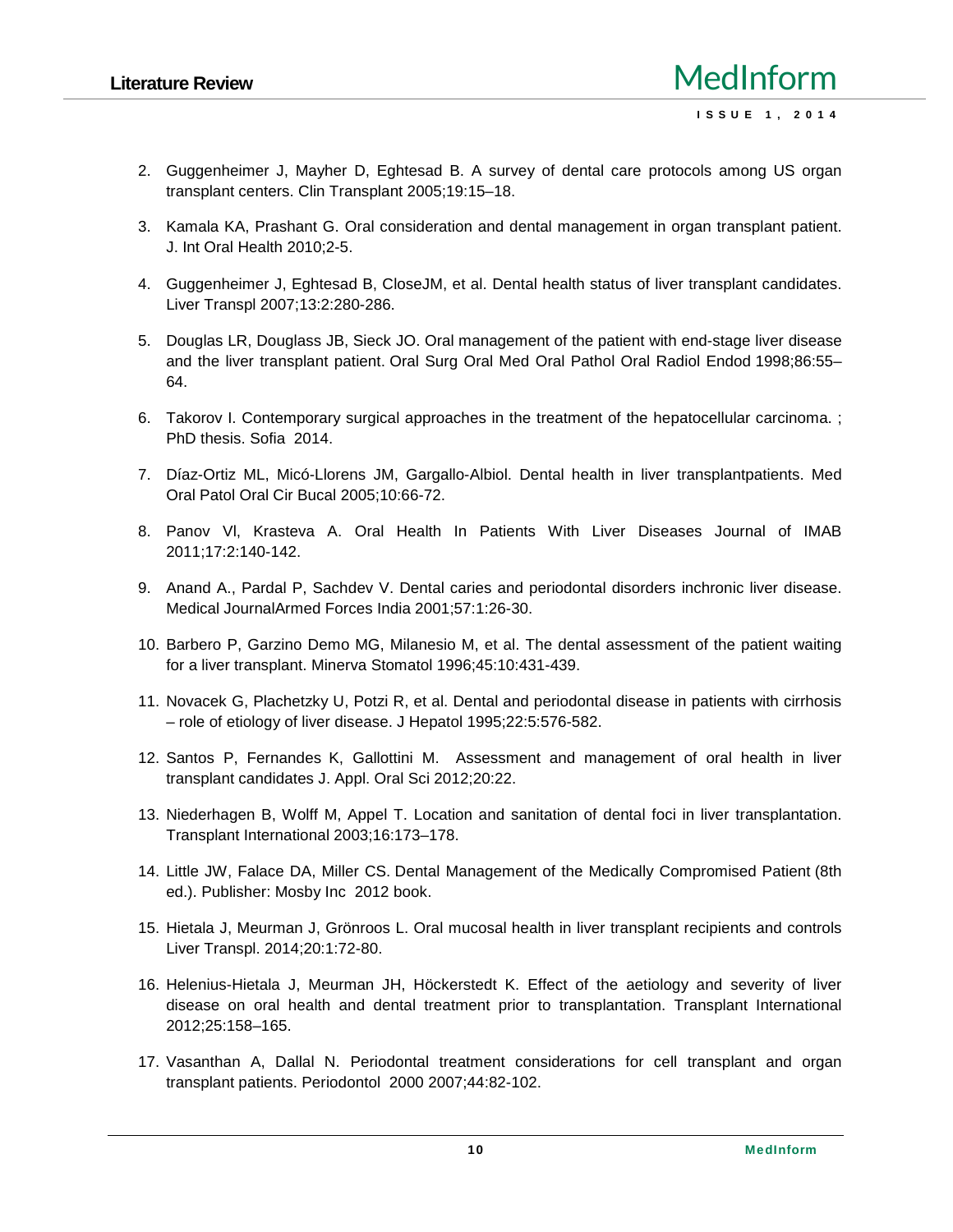- 18. Miller WD. The Human Mouth as a Focus of Infection.Dental Cosmos 1891;33:9:689-706.
- 19. Schonfeld SE. Oral Microbial Ecology. In: Slots J, Taubman M, eds. Contemporary Oral Microbiology and Immunology. Publisher: Mosby Year 1992 book.
- 20. Dencheva M, Kisselova A, Krasteva A, et al. Chapter: Focal Dental Diagnostic in Patients with Replaced Renal Function – One New Method in Dentistry. In: Hemodialysis – Different Aspects. Publisher: InTech 2011.
- 21. Santos P, Pacheco M. Surgical dental treatment prior to liver transplantation. Braz J Oral Sci 2011; 10:4: 254-257.
- 22. Seymour R, Heasman P. Drugs, Diseases and the Periodontium. Oxford University Press 1992;4- 6.
- 23. Kaufman DB, Shapiro R, Lucey MR, et al. Immunosuppression: practice and trends. Am J Transplant. 2004;4:9:38-53.
- 24. Hazin R, Tamimi TI, Abuzetun JY, et al. Recognizing and treating cutaneous signs of liver disease. Cleve Clin J Med 2009;76:599-606.
- 25. Fabuel L, Gavaldá C, Pérez G. Dental management in transplant patients. J Clin Exp Dent. 2011; :1:43-52.
- 26. Krasteva A, Kalvachev Z, Kisselova A. Virus infections in oral medicine (In Bulgarian). Publisher: Medinform 2014 book.
- 27. Rada RE. Management of the dental patient on anticoagulant medication. Dent Today 2006; 5: 58–63.
- 28. Ramström G, Sindet-Pedersen S, Hall G. Prevention of postsurgical bleeding in oral surgery using tranexamic acid without dose modification of oral anticoagulants. J Oral Maxillofac Surg 1993;51: 1211–1216.
- 29. Wynn RL, Meiller TF, Crossley HL. Drug Information Handbook for Dentistry. 12<sup>th</sup> edition. Hudson, OH: Lexi-Comp Inc 2006:168-169.
- 30. Tong DC, Rothwell BR. Antibiotic prophylaxsis in dentistry. A review and practicerecommendation. JADA 2000;131:366–374.
- 31. Moritz A,Gutknecht N, Doertbudak O. Bacterial Reduction in Periodontal Pockets through Irradiation with a Diode Laser: A Pilot Study. Journal of Clinical Laser Medicine & Surgery 1997;15:1:33-37.
- 32. Krasteva, Panov VI, Garova M et al. Hepatitis B and C in dentistry. J of IMAB 2008; 2:38–40.